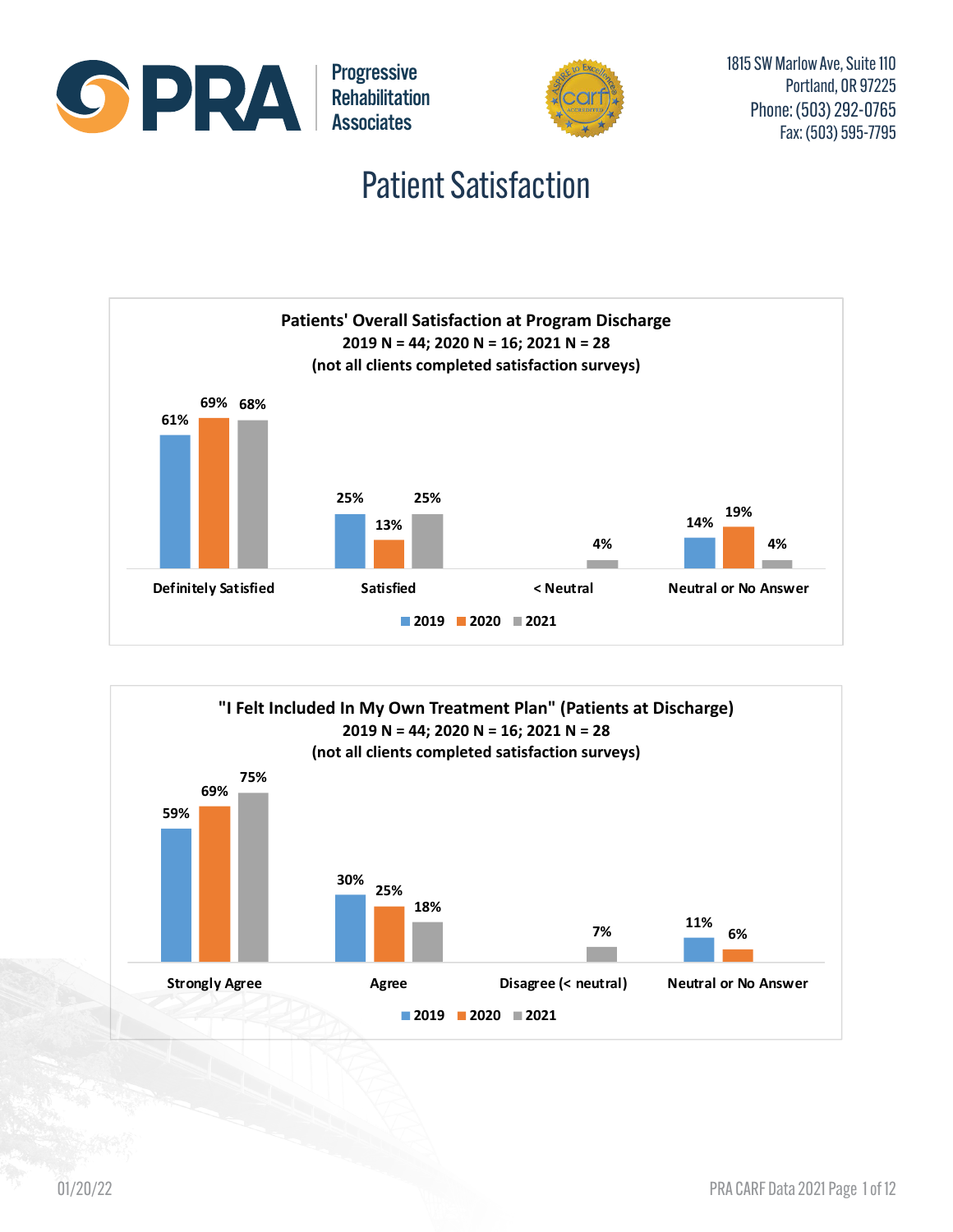



#### Patient Satisfaction



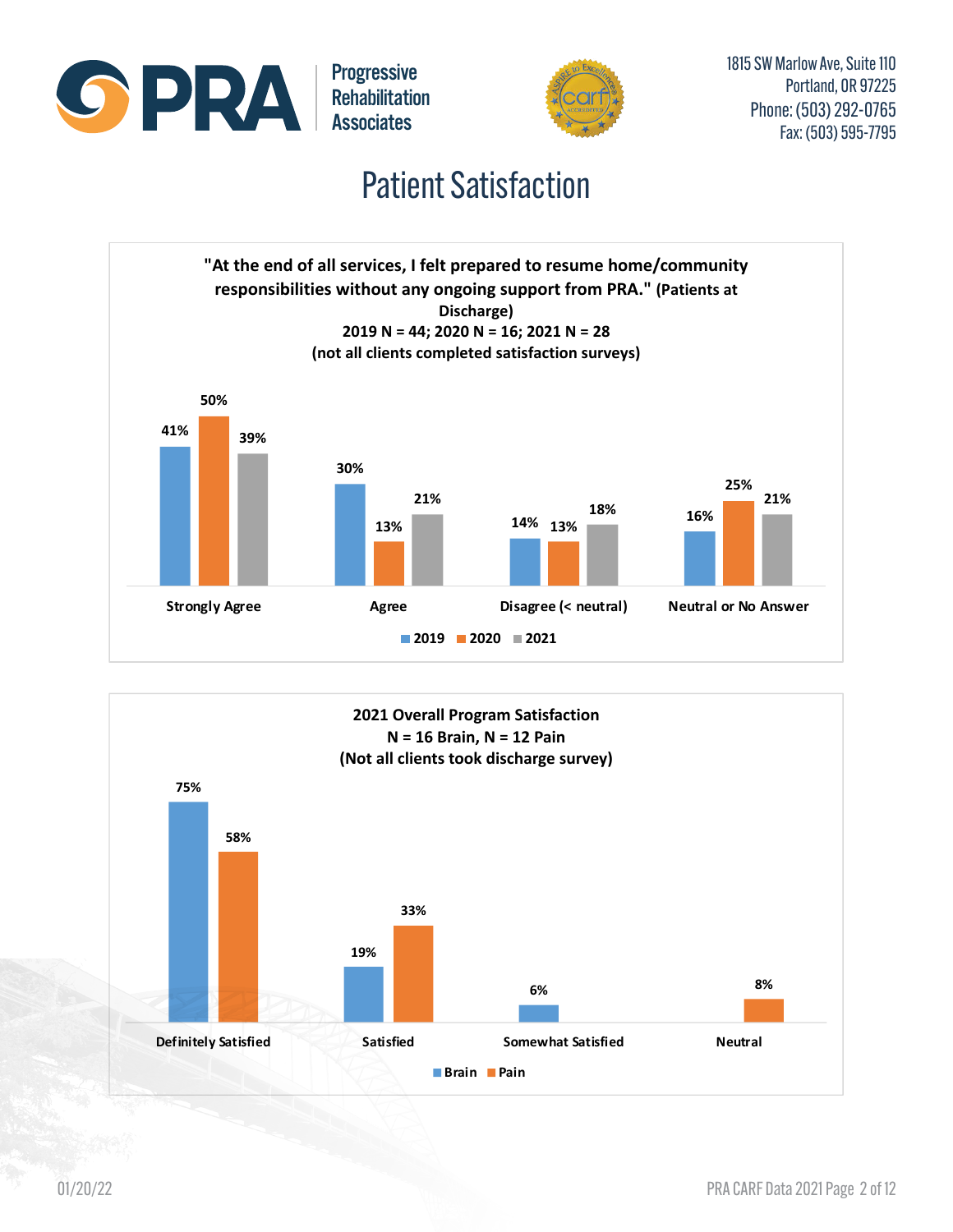





#### Patient Satisfaction



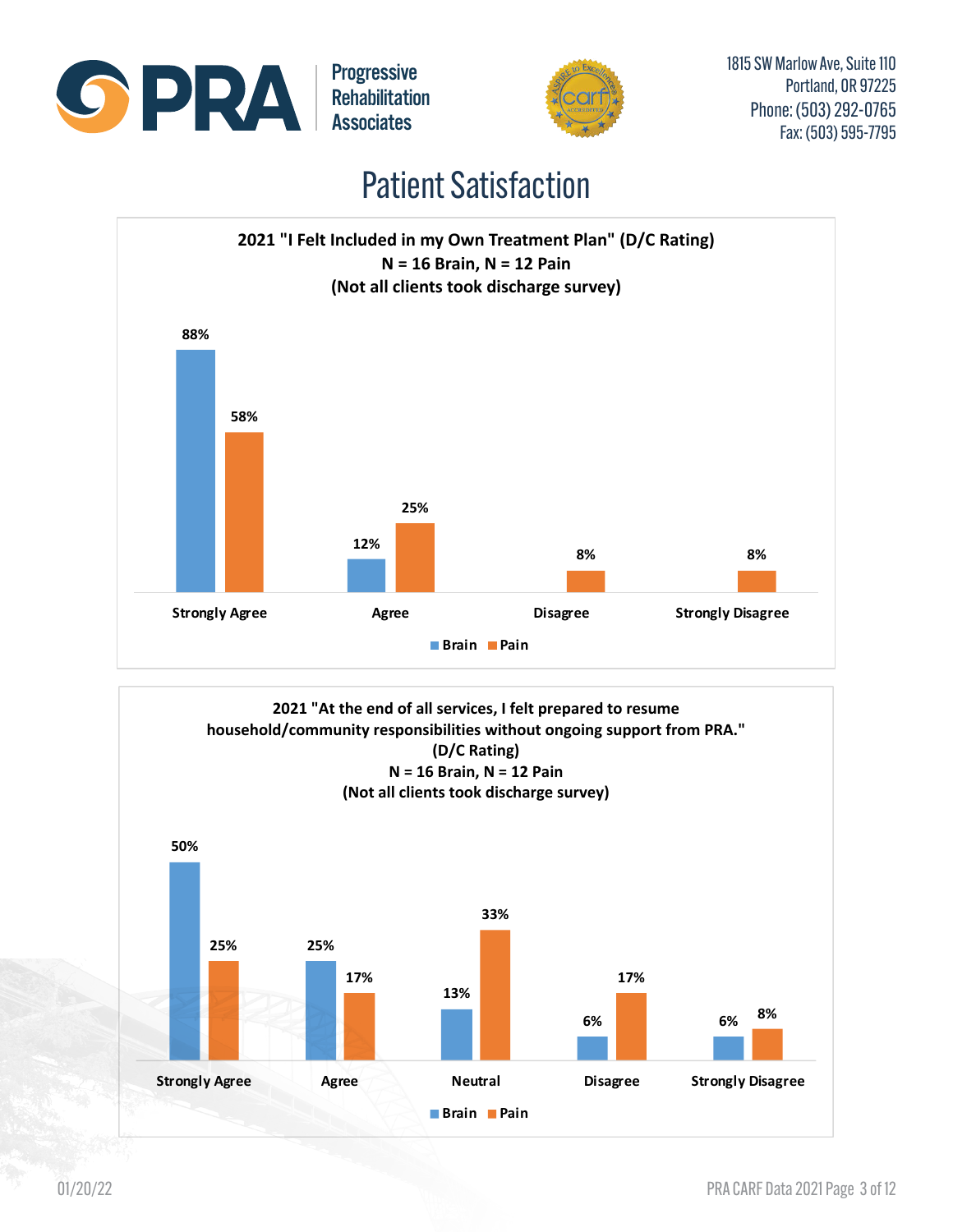



## Brain Demographics



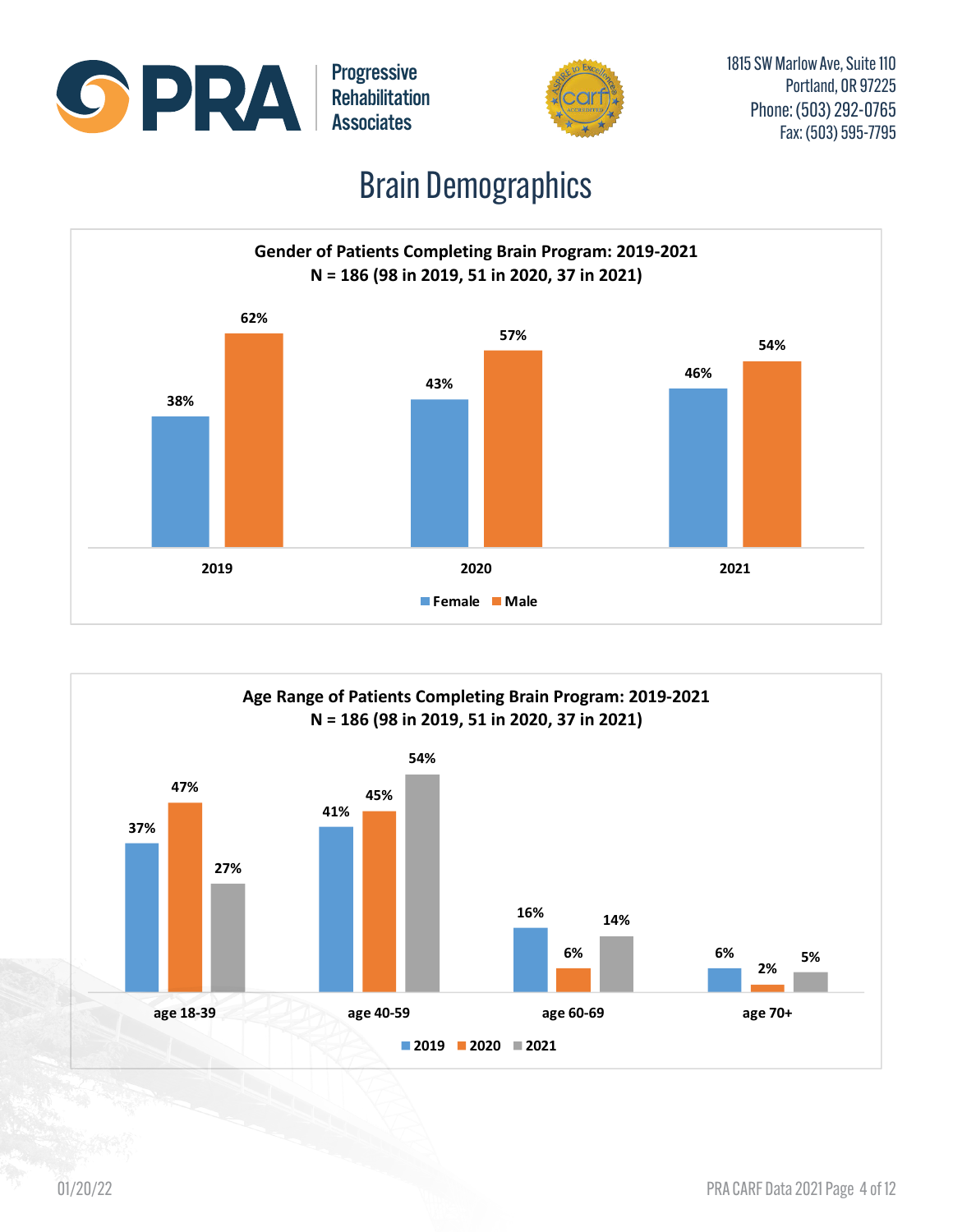



## Brain Demographics



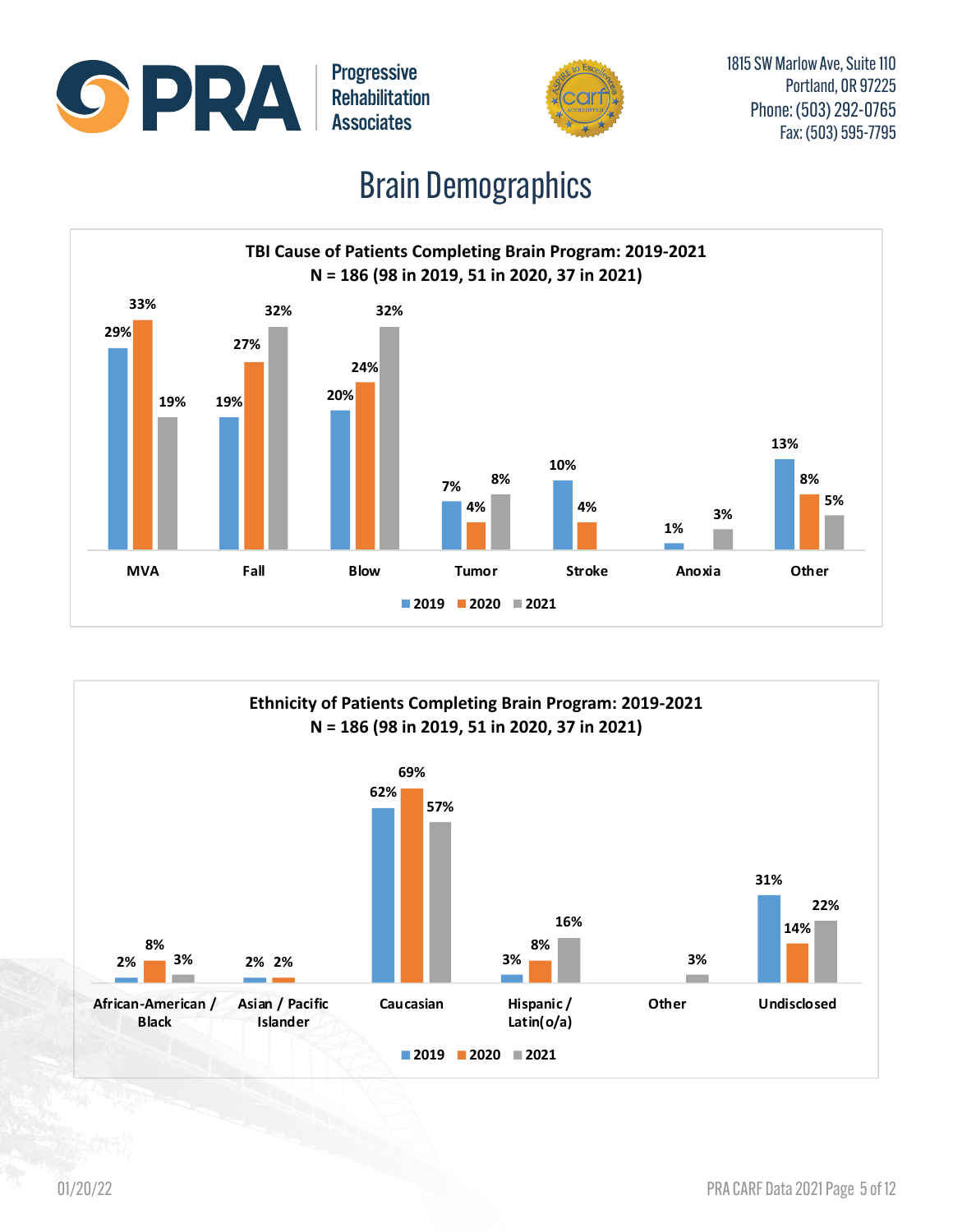



1815 SW Marlow Ave, Suite 110 Portland, OR 97225 Phone: (503) 292-0765 Fax: (503) 595-7795

## Brain Demographics



# Pain Demographics

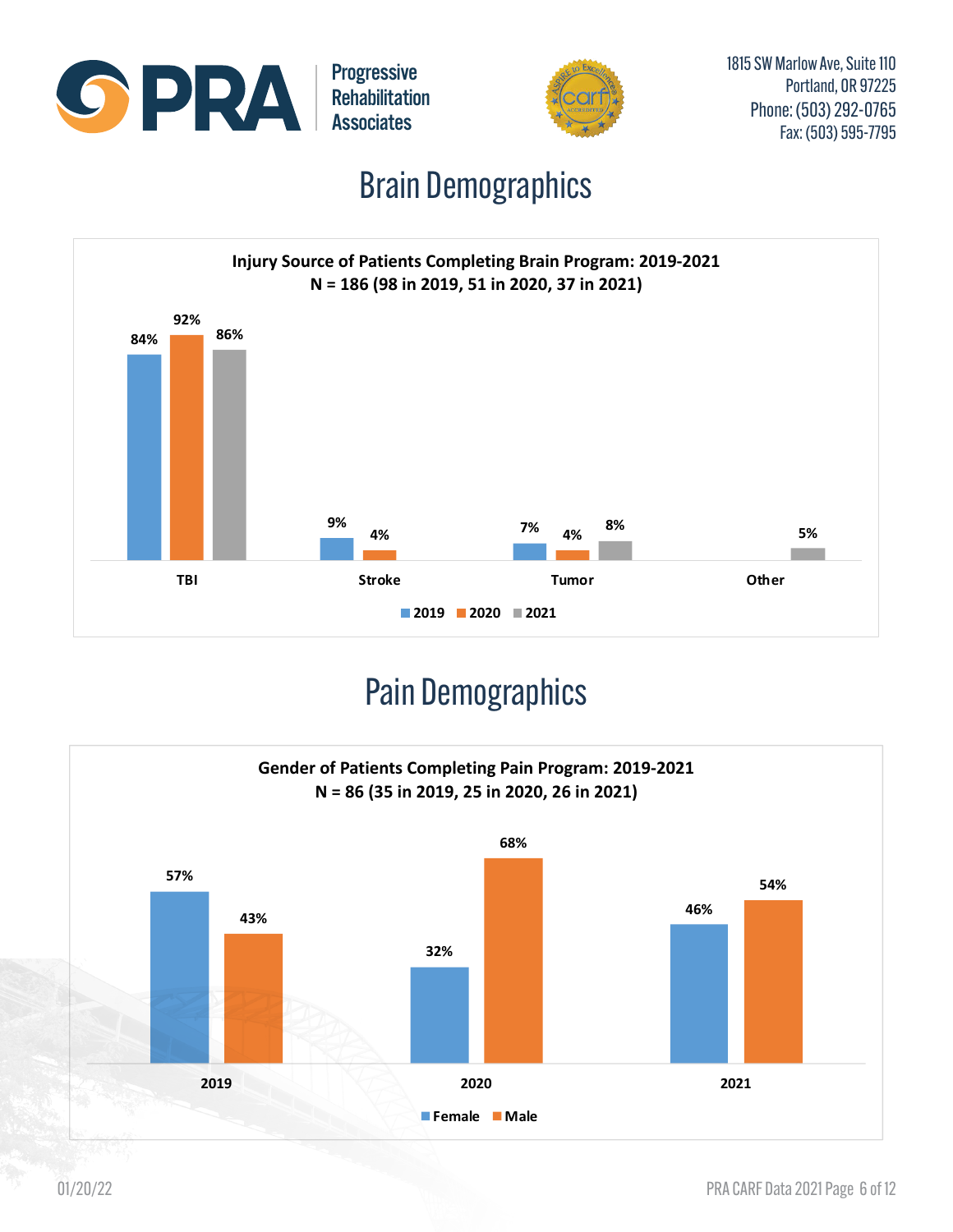



1815 SW Marlow Ave, Suite 110 Portland, OR 97225 Phone: (503) 292-0765 Fax: (503) 595-7795

## Pain Demographics



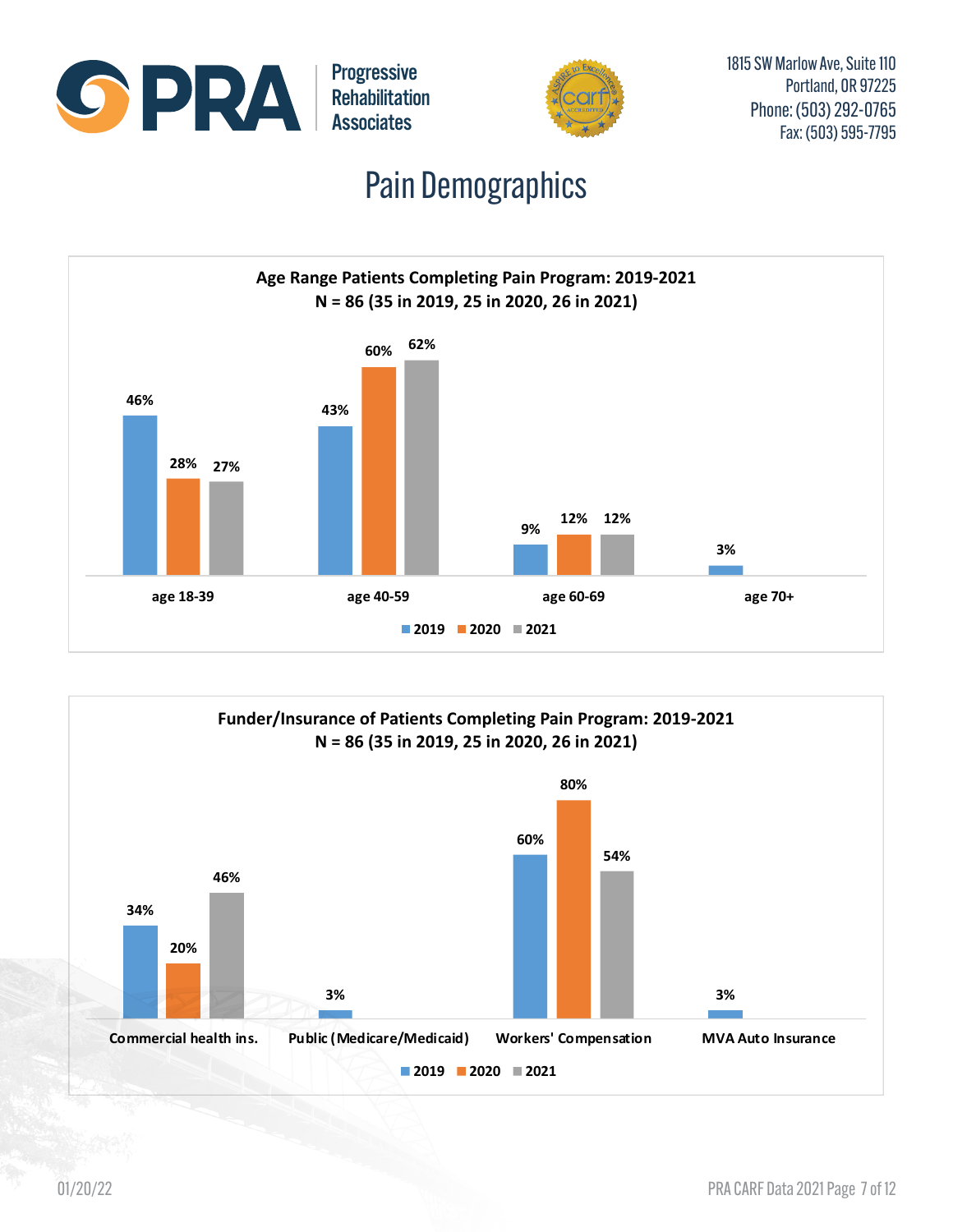



1815 SW Marlow Ave, Suite 110 Portland, OR 97225 Phone: (503) 292-0765 Fax: (503) 595-7795

# Pain Demographics



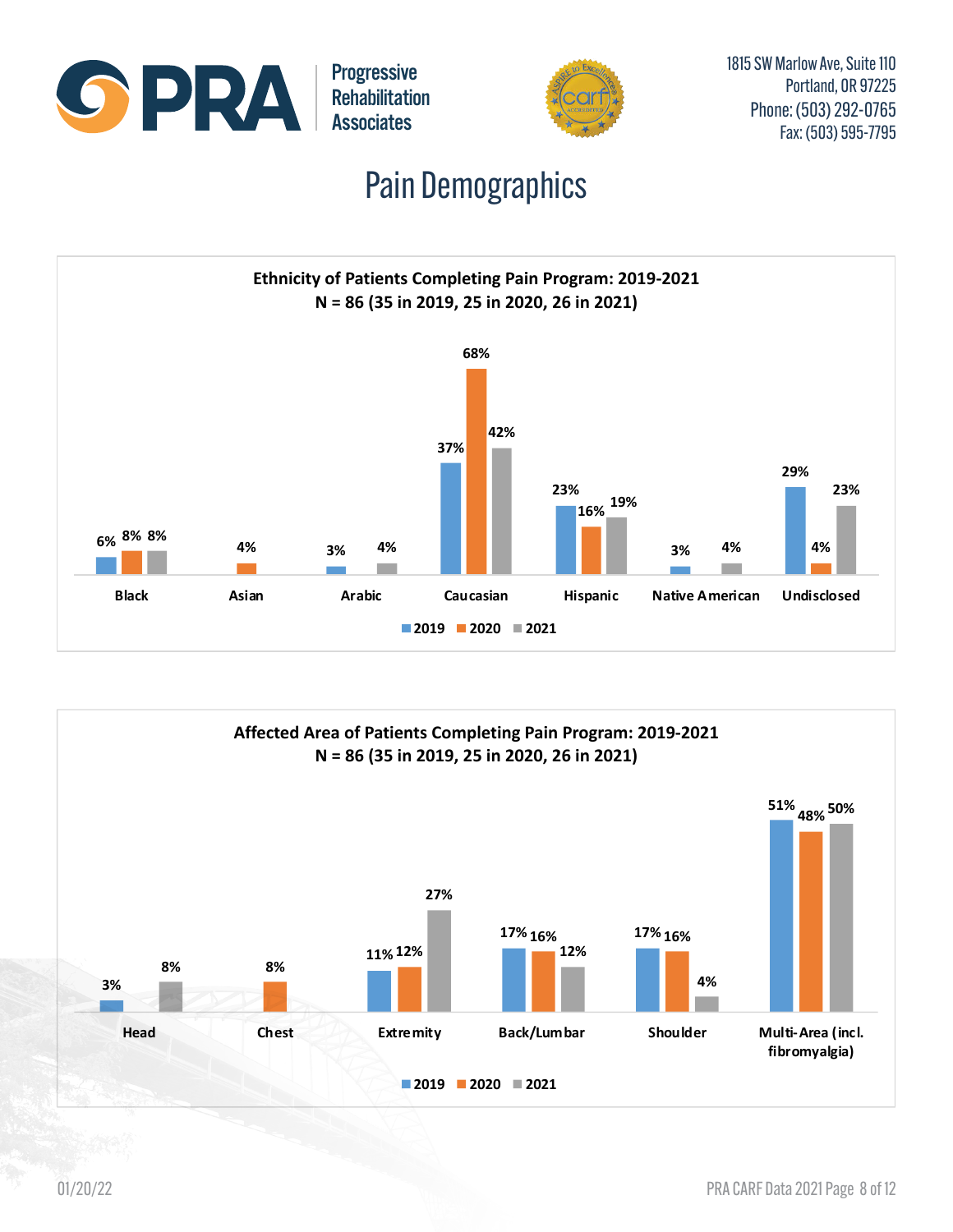



#### Pain Outcomes



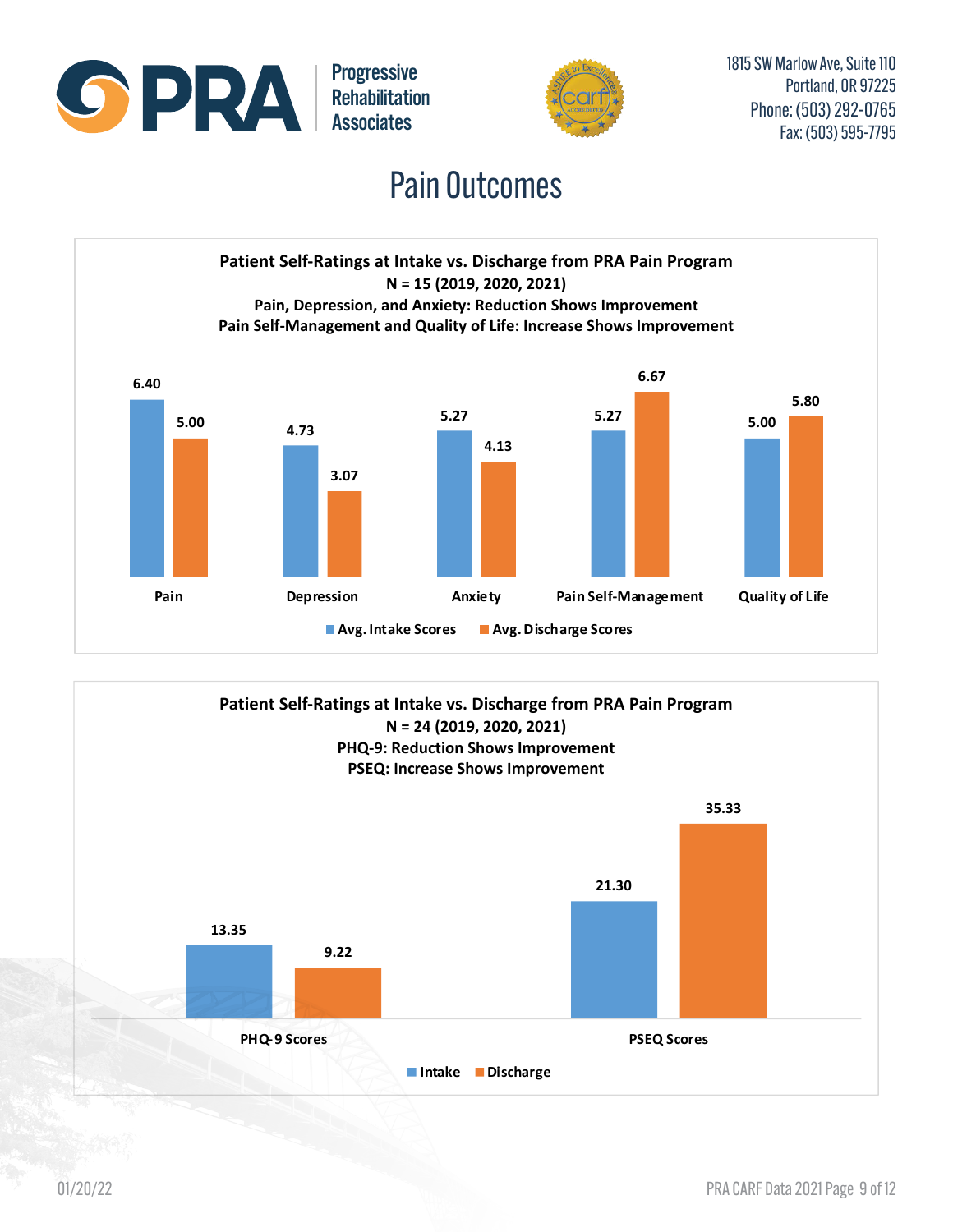



#### Return to Work Outcomes Brain Program

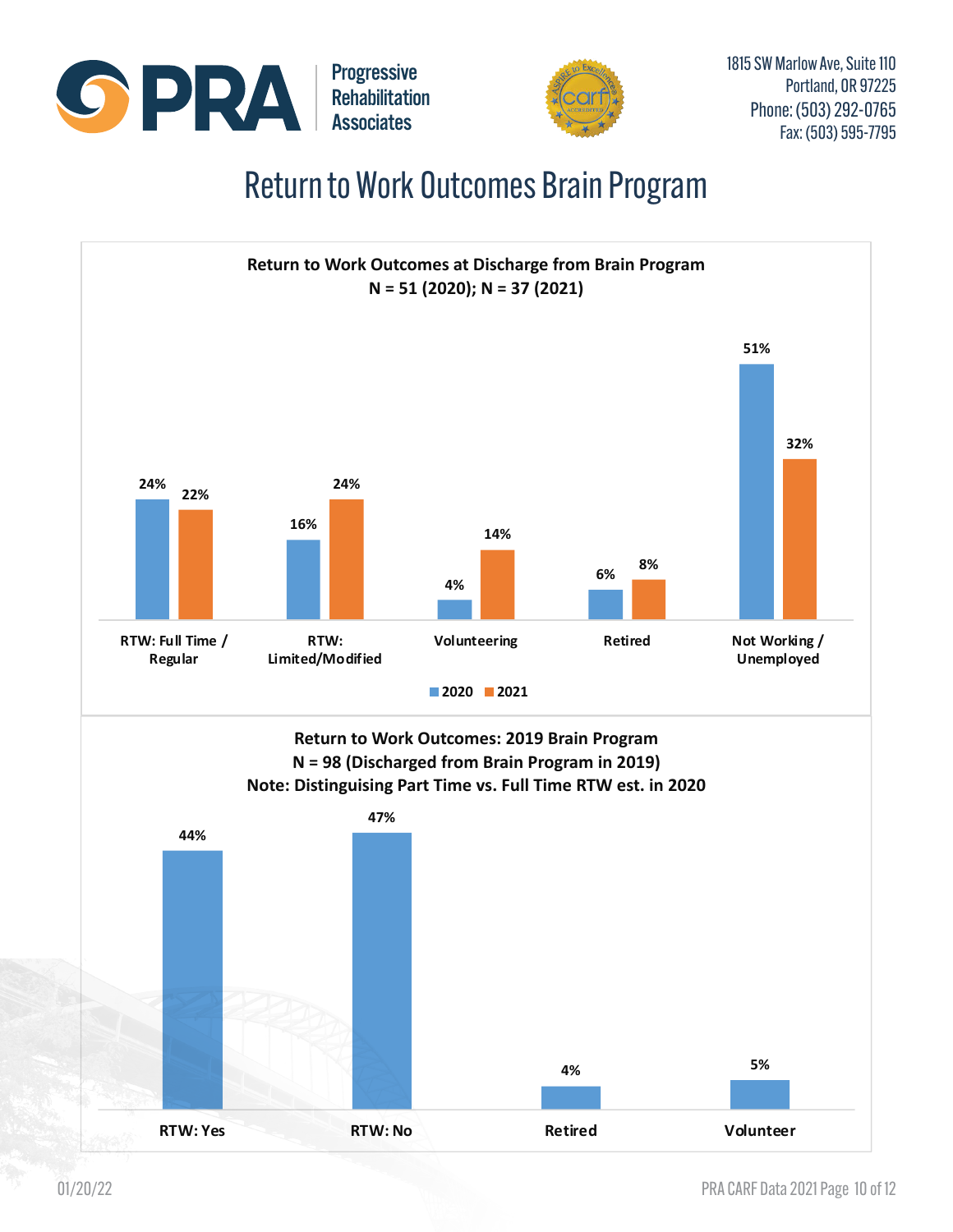



#### Return to Work Outcomes Pain Program